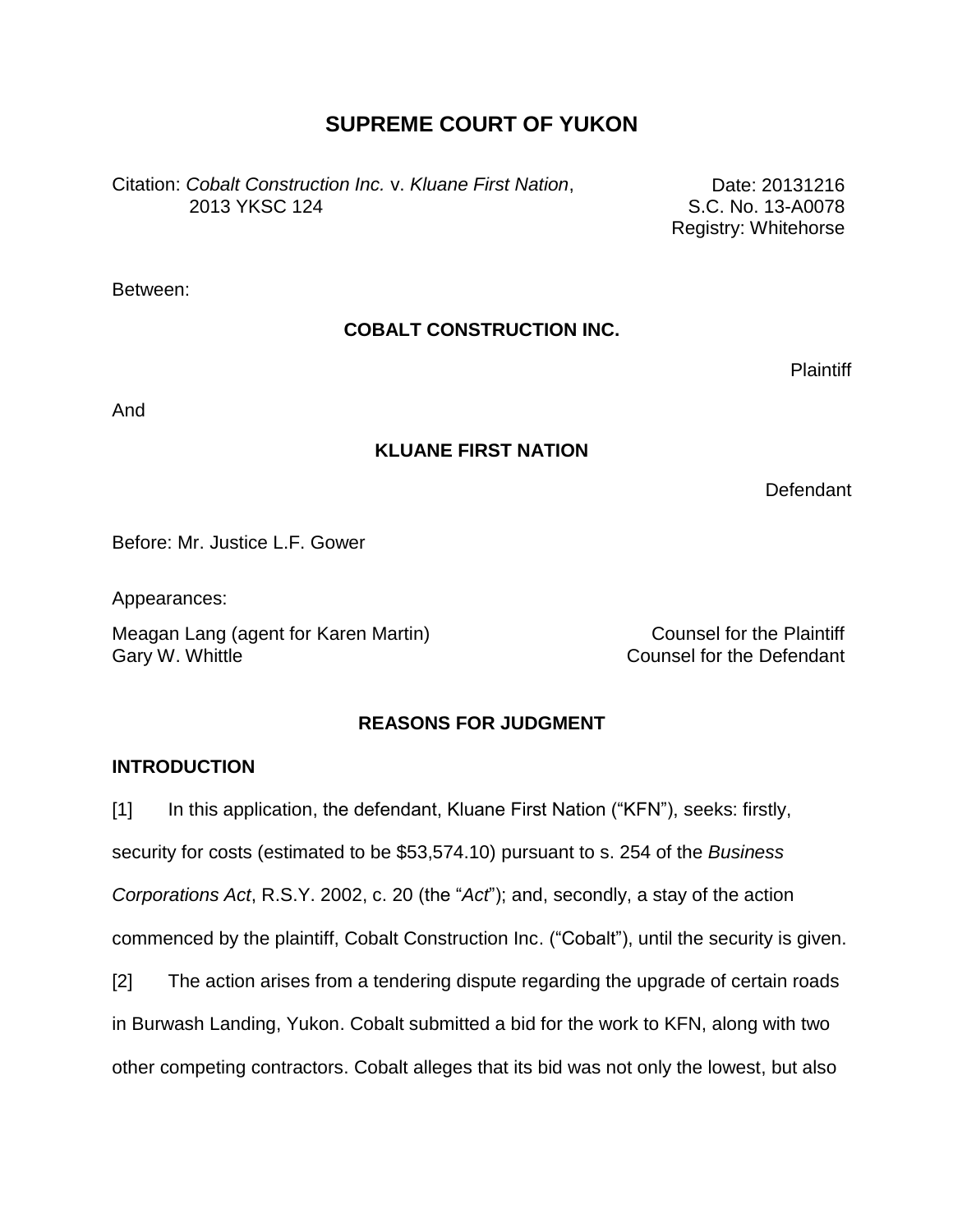included a bid bond, which was required by KFN"s tender documents. Cobalt further alleges that the successful bidder, Kluane Corp. not only submitted a higher bid price, but failed to include a bid bond with its bid. Accordingly, Cobalt claims that KFN breached its obligations under the tender documents by: (a) accepting a materially noncompliant bid; (b) failing to evaluate the bids in accordance with the ranked criteria (the highest ranking being the bid price); and (c) exhibiting bias in favour of Kluane Corp. because it is a corporation directly related to KFN. The action was commenced on September 16, 2013 and KFN"s statement of defence was filed October 9, 2013.

### **ISSUES**

[3] The principal dispute in this application is whether Cobalt has sufficient, or indeed any, exigible assets to enable it to pay KFN"s court costs if KFN is successful in defending the action. However, a number of sub-issues were also argued:

- 1) Has KFN met its initial onus to establish that "it appears" Cobalt will be unable to pay KFN"s costs, if successful?
- 2) If so, has Cobalt met its evidentiary burden to establish that it has sufficient exigible assets to pay those costs?
- 3) If security for costs is ordered, what should be the amount and in what fashion should they be paid?, and
- 4) Should there be a stay of the action pending the payment of security for costs?

## **ANALYSIS**

[4] Section 254 of the *Act* states:

"In any action or other legal proceeding in which the plaintiff is a body corporate, if it appears to the court on the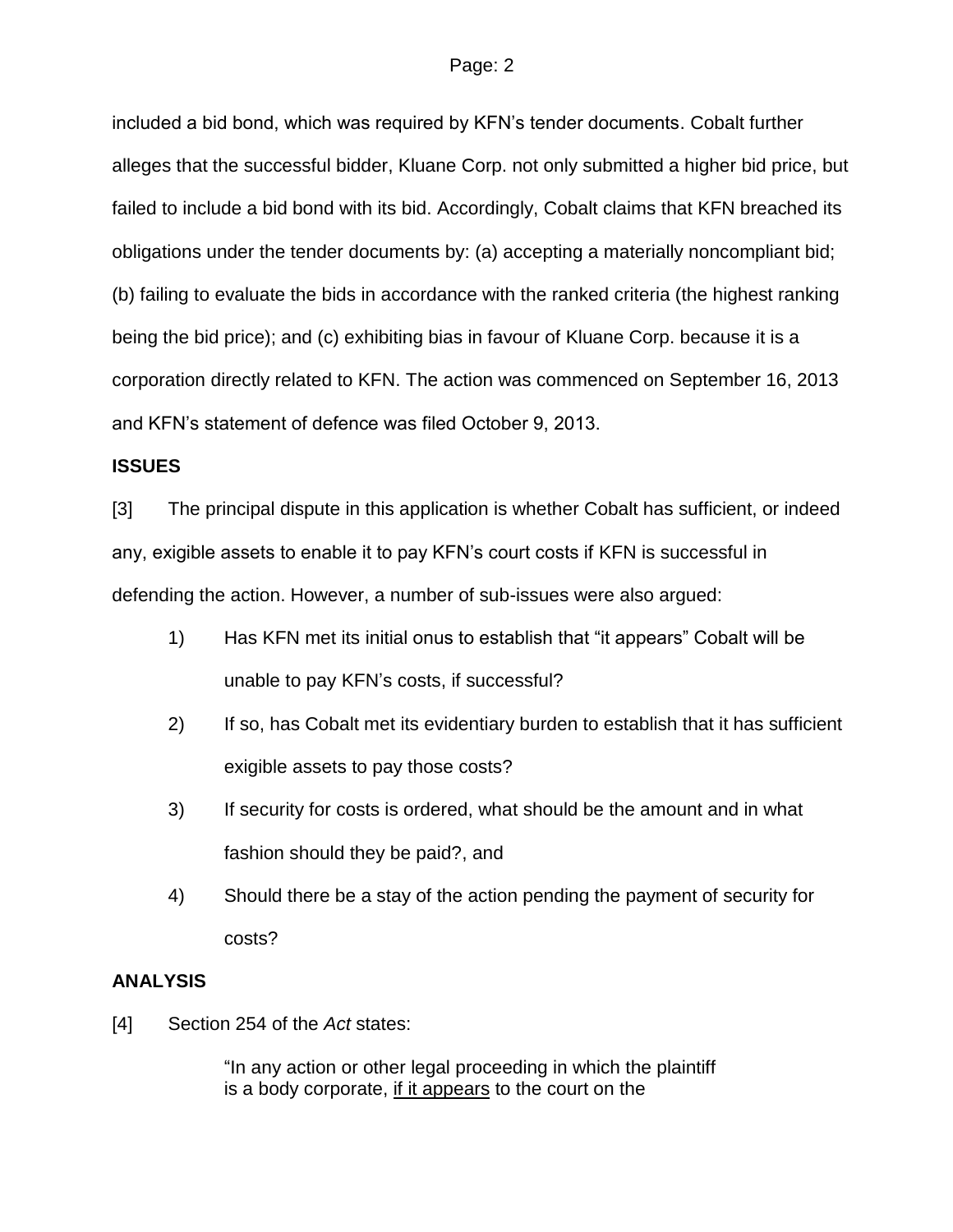application of a defendant that the body corporate will be unable to pay the costs of a successful defendant, the court may order the body corporate to furnish security for costs on any terms it thinks fit." (my emphasis)

[5] This section was considered by Hudson J. in *Inukshuk Resources Inc. v. 413152* 

*B.C. Ltd. et al.*, 2002 YKSC 26. There, Hudson J. noted that the predecessor to s. 254

read "if it appears by credible testimony", but that the current provision reads "if it

appears". At para. 34, he concluded:

"I take it that this change in wording can only serve to reduce the standard of proof required to one of appearance only, not proven appearance. I take the phrase "all relevant circumstances" to reinforce the view that the standard of proof is a low one.

It is not immediately clear what Hudson J. was referring to when he referenced the

phrase "all relevant circumstances", however I expect he was referring to the principles

engaged in security for costs applications discussed by the British Columbia Court of

Appeal in *Kropp v. Swanaset Bay Golf Course Ltd.,* [1997] B.C.J. No. 593, which he

discussed earlier in his reasons. *Kropp* dealt with a provision in the British Columbia

*Companies Act* which is similar to our s. 254*.* At para. 17, the Court of Appeal referred to

the English decision in *Keary Development v. Tarmac Construction*, [1995] 3 All E.R. 534

(Eng. C.A.), which set out the principles engaged in the application of such provisions:

- "1. The court has a complete discretion whether to order security, and will act in light of all the relevant circumstances;
- 2. The possibility or probability that the plaintiff company will be deterred from pursuing its claim is not without more sufficient reason for not ordering security;
- 3. The court must attempt to balance injustices arising from use of security as an instrument of oppression to stifle a legitimate claim on the one hand, and use of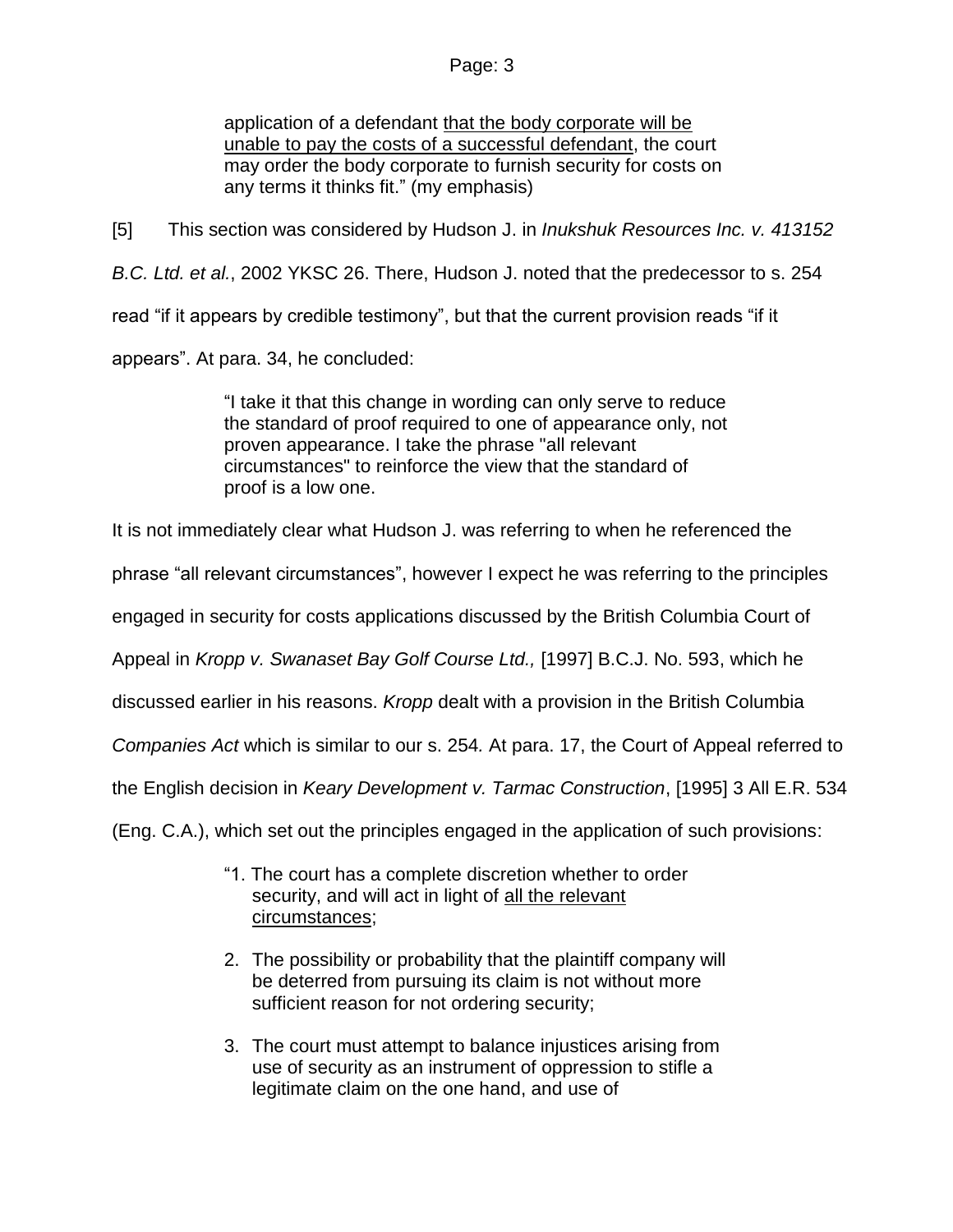impecuniosity as a means of putting unfair pressure on a defendant on the other;

- 4. The court may have regard to the merits of the action, but should avoid going into detail on the merits unless success or failure appears obvious;
- 5. The court can order any amount of security up to the full amount claimed, as long as the amount is more than nominal;
- 6. Before the court refuses to order security on the ground that it would unfairly stifle a valid claim, the court must be satisfied that, in all the circumstances, it is probable that the claim would be stifled; and
- 7. The lateness of the application for security is a circumstance which can properly be taken into account." (my emphasis)
- [6] In any event, Cobalt"s counsel did not take issue with the suggestion that KFN"s

initial onus is a low one. Nor was there any dispute between the parties that it is only after

the defendant meets its initial onus that the evidentiary burden shifts to the plaintiff. In

*Citizens for Foreign Aid Reform Inc. v. Canadian Jewish Congress*, [1999] B.C.J. No.

2160 (S.C.), at para. 14, Romilly J. set out the steps to be followed in an application for

security for costs:

- "1. Does it appear that the plaintiff company will be unable to pay the defendants' costs if the action fails?
- 2. If so, has the plaintiff shown that it has exigible assets of sufficient value to satisfy an award of costs?
- 3. Is the court satisfied that the defendants have an arguable defence to present?
- 4. Would an order for costs visit undue hardship on the plaintiff such that it would prevent the plaintiff's case from being heard?"
- $[7]$  In Ontario, the equivalent to s. 254 is Rule 56.01(1)(d), which provides: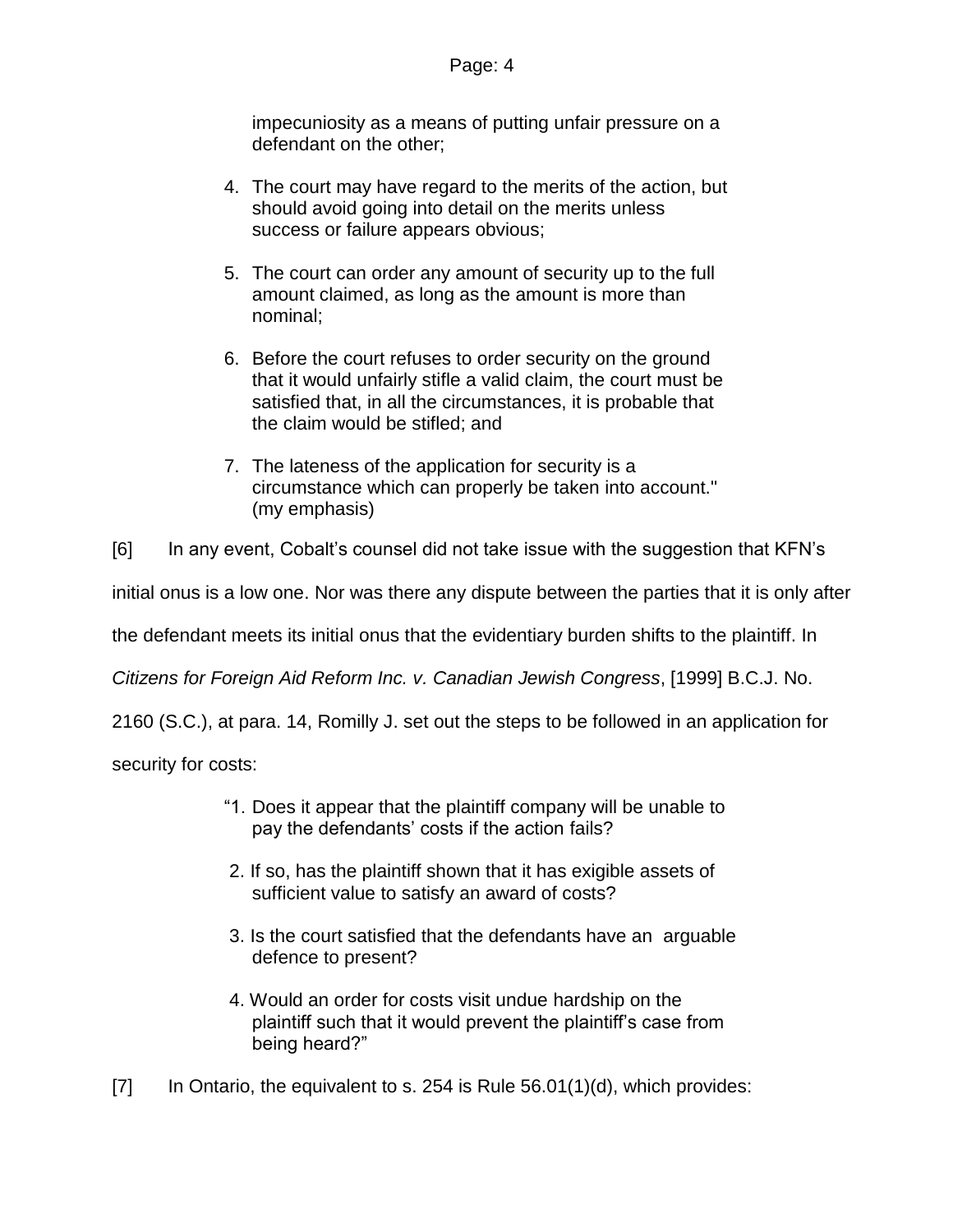"The court, on motion by the defendant …may make such order for security for costs as is just where it appears that,

…

(d) the plaintiff …is a corporation…and there is good reason to believe that the plaintiff or applicant has insufficient assets in Ontario to pay the costs of the defendant or respondent." (my emphasis)

This provision was considered by the Ontario Court of Appeal in *City Commercial Realty* 

*Services (Canada) Ltd. v. Bakich*, [2005] O.J. No. 6443. The Court there similarly held

that there was a lighter or reduced initial onus on the defendant to raise a belief of

insufficiency, but that the belief must nevertheless go beyond mere conjecture, hunch or

speculation. At paras. 7 and 8, the Chambers Judge stated:

"7 Under rule 56.01(1)(d), the moving party is not required to establish that a corporation has insufficient assets to pay costs, but only to establish that there is good reason to believe that the corporation has insufficient assets to pay the costs. As Philp J. noted in *737071 Ontario Inc. v. Min-A-Mart Ltd.*, [\[1996\] O.J. No. 1173](http://www.lexisnexis.com/ca/legal/search/runRemoteLink.do?A=0.9451579441954645&bct=A&service=citation&risb=21_T18802072853&langcountry=CA&linkInfo=F%23CA%23OJ%23ref%251173%25sel1%251996%25year%251996%25) (Ont. Gen. Div.) at para. 5: "This lighter onus is based on the belief that it would be unfair to insist that the defendant prove something that is within the knowledge of the plaintiff."

8 Even though the onus is a reduced one, the moving party must still provide enough information about the corporation to raise a belief of insufficiency that goes beyond mere conjecture, hunch, or speculation." (my emphasis)

[8] In the case at bar, KFN"s counsel stressed that the test for security for costs in Ontario is more stringent than that in the Yukon, because Ontario uses the words "good reason to believe", whereas, in the Yukon, a defendant merely has to establish an "appearance" that the plaintiff will be unable to pay costs. Therefore, he says the Ontario case law on point is distinguishable. Cobalt"s counsel submitted that the initial onus in Ontario is similar to that in the Yukon, in the sense that it is comparably low, and that the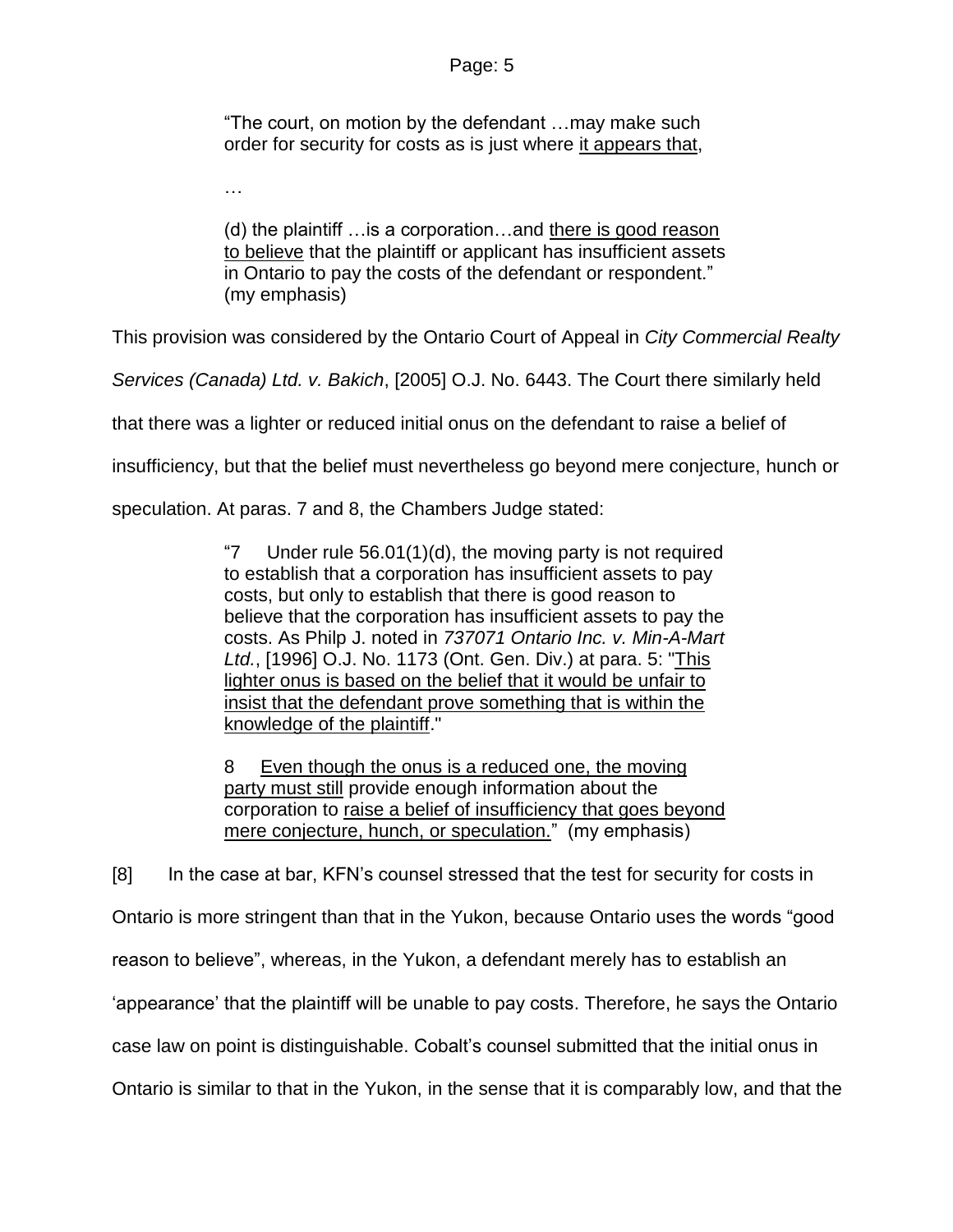Ontario cases are therefore still helpful. However, Cobalt"s counsel found no cases subsequent to *Inukshuk* which have given any content to the Yukon standard.

[9] In *Cigar500.com Inc. v. Ashton Distributors Inc*. (2009), 99 O.R. (3d) 55 (S.C.),

Code J. also addressed Ontario Rule 56.01 and noted that it, like s. 254 of the Yukon *Act*,

gives rise to a shifting onus between the plaintiff and defendant and that "the standard of

proof also changes as the onus shifts" (para. 20). At para. 24, Code J. referred with

approval to *Websports Technologies Inc. v. Cryptologic Inc*., [2003] O.J. No. 5455 (S.C.),

stating that Master Haberman had helpfully explained the policy reasons for insisting that

defendants satisfy their initial onus under the Rule on the basis of "proven facts" rather

than "mere conjecture, hunch or speculation". Code J. then went on to quote Master

Haberman directly:

"This motion is brought pursuant to subrule 56.01(1)(d), such that Cryptologic must demonstrate that there is "good reason to believe" that Websports has insufficient assets in Ontario to pay their costs at the end of the day. While all agree that this subrule places a higher onus on corporate plaintiffs, the phrase "good reason to believe" must have some meaning. In my view, it involves something more than a hunch or a concern. There must be some evidence placed before the court from which the court can accept that the concern is genuine and that it is based on proven facts regarding the corporation's current financial circumstances. A bald assertion that a party has insufficient assets, on its own, cannot satisfy the first part of the test. If that was all that was required, motions of this kind would be brought to "test the waters", in all cases where a plaintiff corporation alleges that the defendant's action has caused it to sustain a significant loss, with no information as to the state of a company's financial affairs and no legitimate basis for concern. The 2 part test, with the initial onus on the moving party, is intended to discourage parties from bringing these costly motions without actual grounds. While the moving party need not go so far as to prove that there are insufficient assets, they must, at least, prove facts from which a court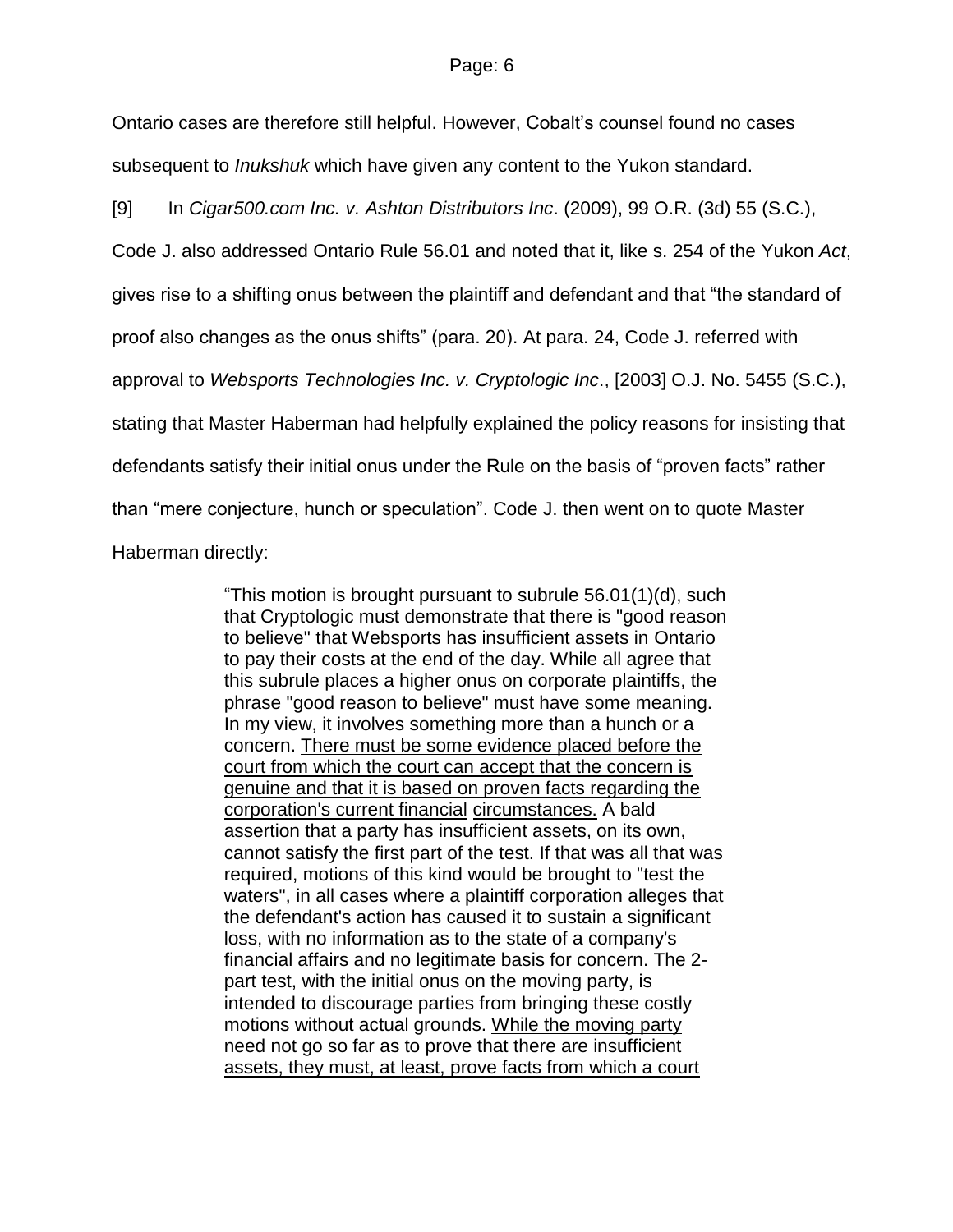## can conclude that there is good reason to believe that that is the case." (my emphasis)

[10] Although the wording of the Ontario test is different from that in the Yukon, I note that the former also begins with the words "where it appears that". Having said that, the additional wording "good reason to believe" may well give rise to a slightly higher onus than the "appearance" standard in the Yukon. Hudson J. held in *Inukshuk*, that "the standard of proof … [is] one of appearance only, not proven appearance" (para. 34), however I am unsure what he meant by the latter phrase.

[11] I find the reasoning in *Websports*, cited above, to be helpful in giving flesh to the bones of the Yukon test. Firstly, it seems to me that the "appearance" that the plaintiff will be unable to pay the successful defendant"s costs need only be based on a reasonable inference. Here, I agree with *Websports* that the appearance must go beyond mere conjecture, hunch or speculation. Secondly, although I would not go so far as *Websports* to say that the inference must be drawn from "proven facts", I would suggest there must be "some evidence" capable of proving the underlying facts upon which to draw the inference.

[12] In the case at bar, counsel jointly submitted that, in determining the underlying facts relating to the defendant"s initial onus, the Court can look to the evidence of both parties on the application. I agree with the correctness of that approach, as did Code J. in *Cigar500*, at para. 30.

[13] The evidence tendered by KFN in discharging its initial onus is twofold. First, it points to a certificate of title showing that Cobalt is the owner of certain real property in the City of Whitehorse which, as of March 31, 2011, had a stated value of \$1.2 million. However, KFN also points out that the certificate of title indicates this property is subject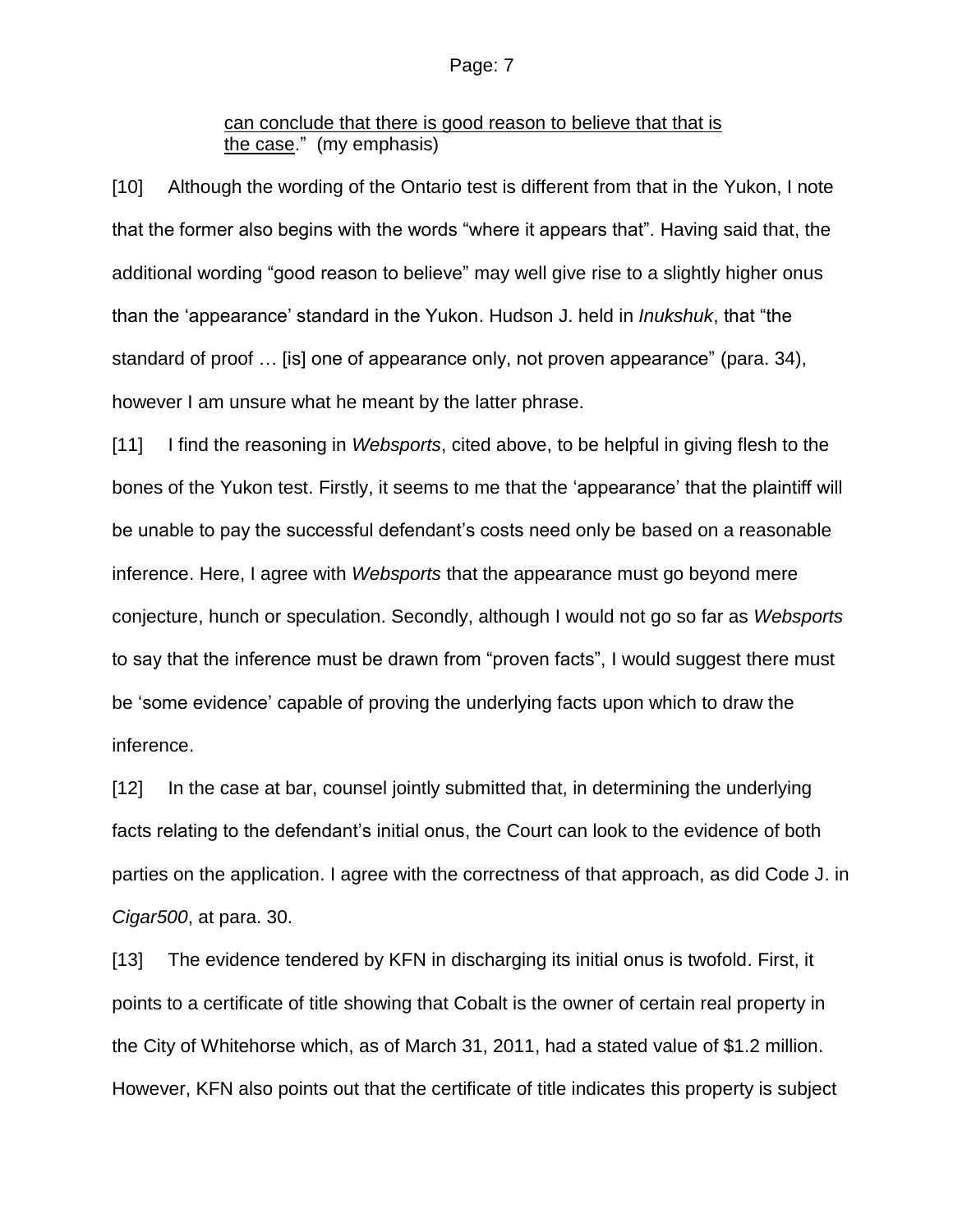to encumbrances totalling \$2,706,050: a 2008 mortgage in favour of the Business Development Bank of Canada ("BDC") of \$706,050; a 2010 Certificate of Pending Litigation ("CPL") in favour of BDC; a 2011 mortgage in favour of Jevco Insurance Company ("Jevco") of \$500,000; and a 2012 mortgage in favour of BDC of \$1.5 million. Although Cobalt disputes that all of these mortgages are still active, KFN notes that, in any event, Cobalt"s president, Shaun Rudolph, has deposed that the actual indebtedness to BDC on the 2012 mortgage, as of December 1, 2013, was \$1,729,339.80. Thus, on the evidence of either party, KFN submits that the value of this land is substantially exceeded by the registered encumbrances and it cannot be considered an exigible asset. [14] Here, I understand the term "exigible" to mean any asset which could be seized through the execution of a judgment and its value realized by a subsequent sale, for the benefit of any creditor of Cobalt. Land which is encumbered by debts exceeding its value would not be considered exigible, since the secured creditors would be paid in priority to any unsecured judgment creditors.

[15] The second piece of evidence initially tendered by KFN on this application was a search of the Yukon Personal Property Security Registry done on October 8, 2013, which discloses approximately 20 secured creditors of Cobalt and 111 items of collateral. I note that KFN"s counsel did not appear to rely on this evidence at the hearing. For that reason, and for others which will soon become obvious, I do not find this evidence to be particularly probative of the state of Cobalt"s solvency, and I give it little weight.

[16] The evidence tendered by Cobalt is principally found in the affidavit of Shaun Rudolph. He deposed that he has over 14 years" experience in earthmoving construction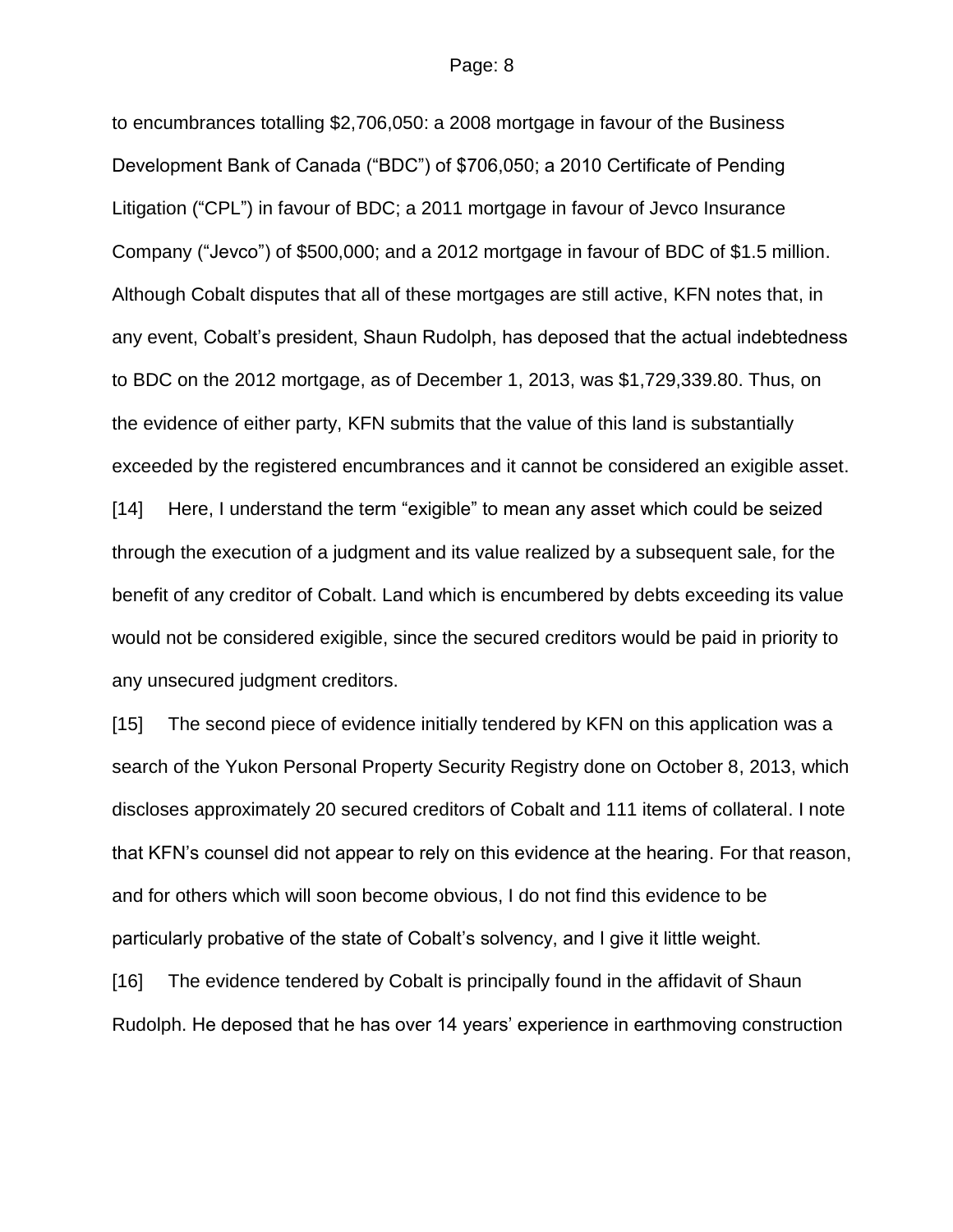and that he incorporated Cobalt in January 2010. His operations manager has over 30 years of experience in the industry.

[17] Mr. Rudolph also deposed that the real property referred to in the certificate of title is a 20-acre piece of land next to the Alaska Highway in the City of Whitehorse on which Cobalt"s ten-bay shop and rebuild facility is situated. He further deposed that Cobalt purchased this property from Golden Hill Ventures Ltd. ("Golden Hill") on March 28, 2011, and it was then valued at \$1.2 million. Mr. Rudolph deposed that three of the outstanding encumbrances on the title relate to the indebtedness of Golden Hill and should have been discharged at the time of the purchase. With respect to the BDC 2008 mortgage and the 2010 CPL, Mr. Rudolph has appended an email from BDC"s counsel, dated November 20, 2013, confirming that counsel has instructions to provide Cobalt with a release of the CPL and a discharge of the mortgage. With respect to the 2011 Jevco mortgage, Mr. Rudolph has appended an email from a representative of that company, dated November 19, 2013, confirming that Jevco would be discharging the mortgage from title "right away".

[18] KFN"s counsel objected to Cobalt"s evidence that the above encumbrances would be discharged, as it is hearsay. Cobalt"s counsel submitted that it is trite law that hearsay evidence is admissible on interlocutory applications.

[19] Rule 49(12)(a) of the Yukon Rules of Court states:

"(12) An affidavit may state only what a deponent would be permitted to state in evidence at a trial, except that, if the source of the information is given, an affidavit may contain statements as to the deponent's information and belief, if it is made

(a) in respect of an application for pre-trial order…"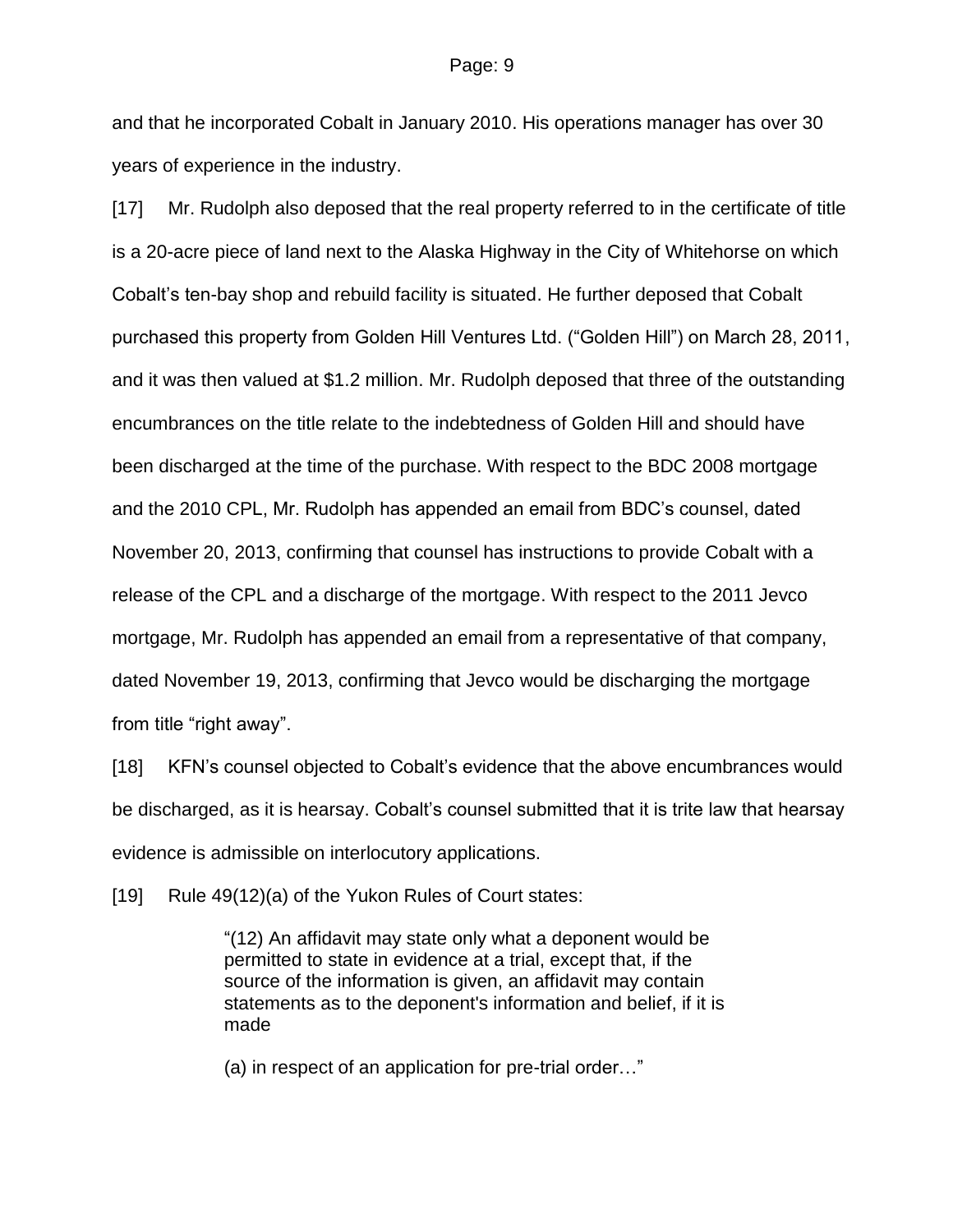[20] In *Canada (Attorney General) v. Acero*, 2006 BCSC 1015, Bennett J. as she then

was, considered the British Columbia equivalent of our Rule 49(12)(a), and concluded

that firsthand hearsay is generally admissible on interlocutory matters in civil

proceedings. At paras. 15-17, she stated:

"15 There are a number of proceedings in criminal law and in the civil law in which statutes provide for the admission of hearsay for the truth of its contents. In British Columbia, an affidavit in an interlocutory application may be made "on information and belief". Rule 51(10) of the B.C. *Supreme Court Rules* states:

> (10) An affidavit may state only what a deponent would be permitted to state in evidence at a trial, except that, if the source of the information is given, an affidavit may contain statements as to the deponent's information and belief, if it is made

(a) in respect of an application for an interlocutory order,

16 In interlocutory applications, second-hand hearsay is generally inadmissible: see *Ulrich v. Ulrich* [\(2004\), 25](http://www.lexisnexis.com/ca/legal/search/runRemoteLink.do?A=0.9985041685106225&bct=A&service=citation&risb=21_T18808024997&langcountry=CA&linkInfo=F%23CA%23BCLR4%23vol%2525%25sel1%252004%25page%25171%25year%252004%25sel2%2525%25decisiondate%252004%25)  [B.C.L.R \(4th\) 171,](http://www.lexisnexis.com/ca/legal/search/runRemoteLink.do?A=0.9985041685106225&bct=A&service=citation&risb=21_T18808024997&langcountry=CA&linkInfo=F%23CA%23BCLR4%23vol%2525%25sel1%252004%25page%25171%25year%252004%25sel2%2525%25decisiondate%252004%25) *Foote v. Foote* [\(1996\), 6 B.C.L.R. \(2d\)](http://www.lexisnexis.com/ca/legal/search/runRemoteLink.do?A=0.2696980905507238&bct=A&service=citation&risb=21_T18808024997&langcountry=CA&linkInfo=F%23CA%23BCLR2%23vol%256%25sel1%251996%25page%25237%25year%251996%25sel2%256%25decisiondate%251996%25)  [237.](http://www.lexisnexis.com/ca/legal/search/runRemoteLink.do?A=0.2696980905507238&bct=A&service=citation&risb=21_T18808024997&langcountry=CA&linkInfo=F%23CA%23BCLR2%23vol%256%25sel1%251996%25page%25237%25year%251996%25sel2%256%25decisiondate%251996%25) If the deponent refers to hearsay, the source of the information must be clearly set out: *Meier v. Canadian Broadcasting Corporation* [\(1981\), 28 B.C.L.R. 136](http://www.lexisnexis.com/ca/legal/search/runRemoteLink.do?A=0.38536173900146675&bct=A&service=citation&risb=21_T18808024997&langcountry=CA&linkInfo=F%23CA%23BCLR%23vol%2528%25sel1%251981%25page%25136%25year%251981%25sel2%2528%25decisiondate%251981%25) (B.C.S.C.)…

17 In summary, on interlocutory matters in civil proceedings in British Columbia, hearsay is generally admissible, provided it identifies the source from which the information is based and the deponent is familiar with the information and believes it to be true. Further, it appears that second-hand and third-hand hearsay is not admissible in affidavits in British Columbia." (my emphasis)

[21] In the case at bar, Mr. Rudolph failed to expressly depose in his affidavit that he

believed the representations of BDC"s counsel and Jevco"s representative to be true.

However, there is no question that he identified the sources of the information regarding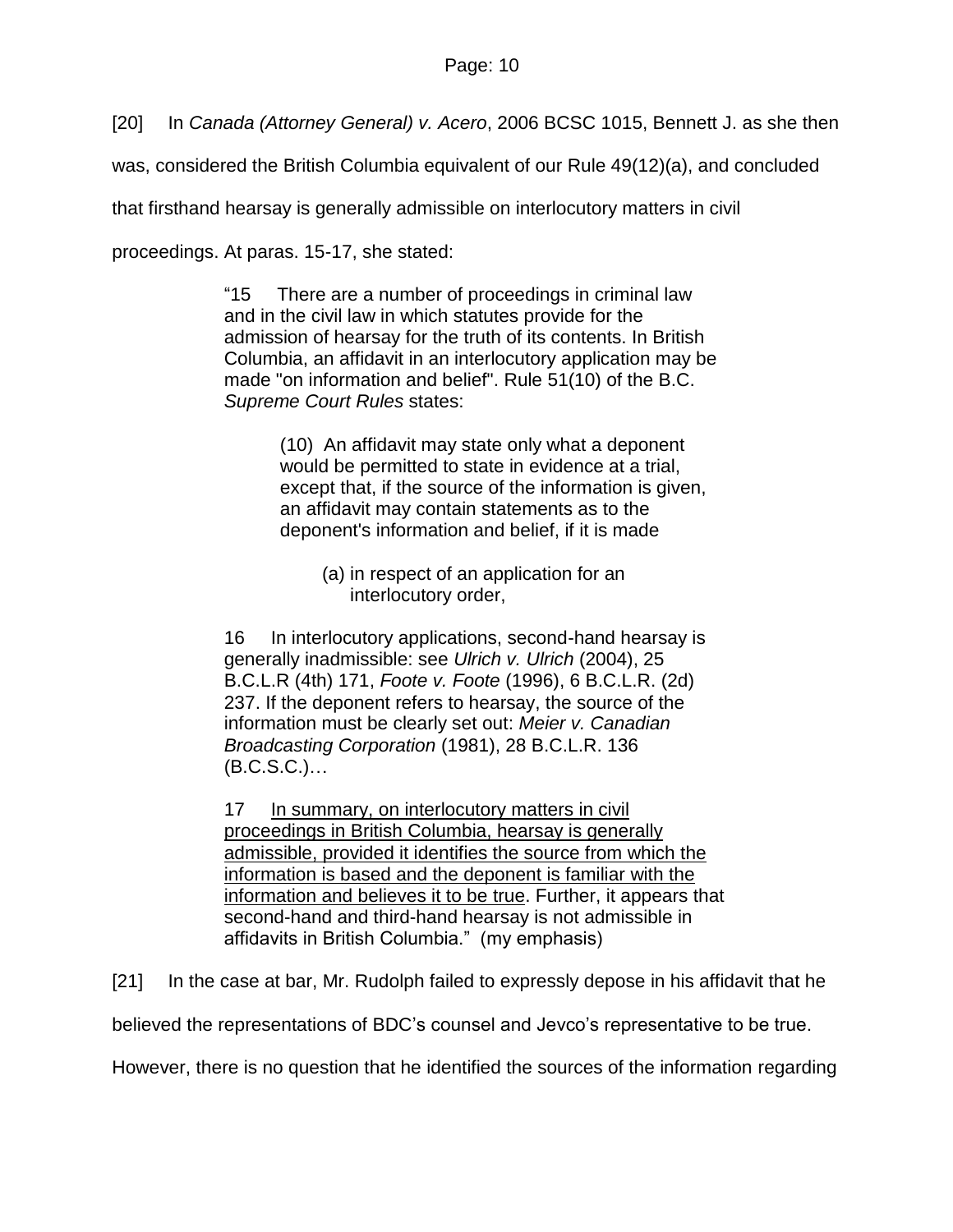the pending discharge of these encumbrances, and I am satisfied in reviewing his evidence as a whole on this point, that he is relying on that information and therefore implicitly believes it to be true. In the result, I accept that in real terms, the only encumbrance which will remain against the certificate of title for Cobalt"s Whitehorse property is the 2012 BDC mortgage which, as of December 1, 2013, was outstanding in the amount \$1,729,339.80. Although Mr. Rudolph deposed that he made a further monthly payment against this debt on November 23, 2013, it was not made clear to me how much that reduced the total indebtedness. Therefore, I will assume for the time being that the BDC debt still exceeds the value of the property in 2011, which was \$1.2 million. Accordingly, the land cannot be considered an exigible asset of Cobalt"s. [22] KFN's counsel also noted that Cobalt's indebtedness to BDC is further secured by

a General Security Agreement, dated April 30, 2012. A copy of that document is appended to Mr. Rudolph"s affidavit and confirms that Cobalt granted BDC "a fixed and specific charge" in all of Cobalt"s "present and after-acquired personal property", which was defined in the Agreement in sufficiently broad terms to include all of Cobalt"s motor vehicles, heavy equipment and other personal property. This led KFN"s counsel to stress that none of Cobalt"s personal property could be considered as "exigible" for the purposes of this application, since it is all encumbered by the General Security Agreement. Once again, if any asset encumbered by the General Security Agreement were to be seized for the purpose of realization, BDC"s security would be expected to take priority over the judgment debt of an unsecured creditor of Cobalt.

[23] On the other hand, Cobalt"s counsel submitted that the General Security Agreement only attaches to Cobalt"s assets to the extent of the amount of its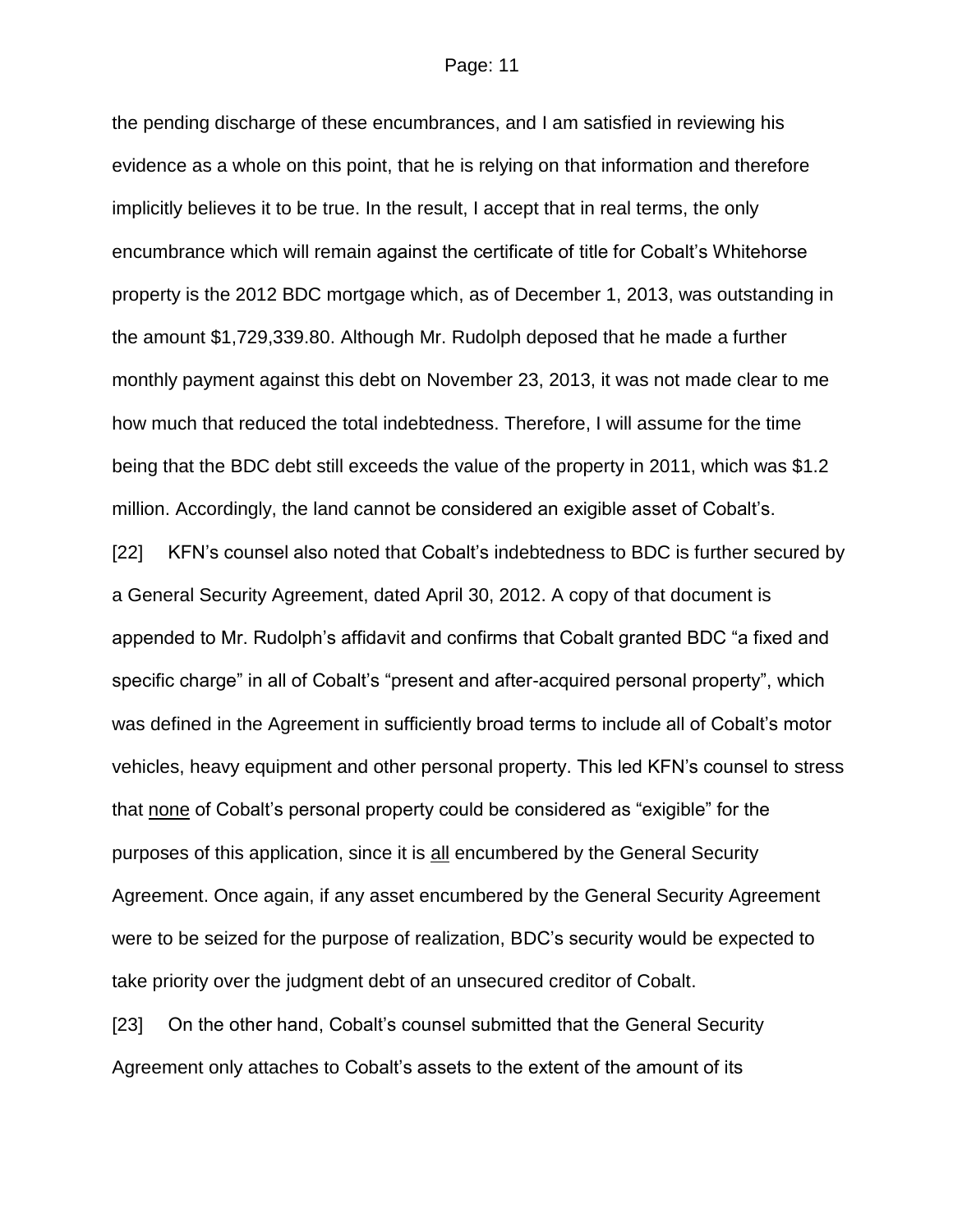indebtedness to BDC at the present time, which I understand to be something slightly less than \$1.7 million, after the November  $23<sup>rd</sup>$  payment which Mr. Rudolph deposed to making. Further, counsel submitted that Mr. Rudolph has provided additional evidence that Cobalt owns other assets, the value of which significantly exceeds the amount of the BDC debt. In particular, Cobalt"s counsel pointed to Mr. Rudolph"s deposition that the company "owns over 200 pieces of equipment, including pick-up trucks, excavators, rock trucks, dozers, graders, loaders, packers and cranes" (para. 19), which he estimated to have a value of "over \$5 million" (para. 22). Mr. Rudolph also stated that only 27 of the 200 plus pieces of equipment are subject to financing (para. 19). For example, he deposed that Cobalt owns 68 pickup trucks which are unencumbered and, based on their purchase prices, he estimates their combined value to be \$320,481. Similarly, he deposed that Cobalt owns 17 unencumbered bulldozer tractors, which he valued at \$273,475, based on their purchase prices. Admittedly, these last two examples were uncorroborated by any independent evidence.

[24] However, Mr. Rudolph further deposed that the value of just 50 of Cobalt"s 205 pieces of equipment is estimated to be \$2,359,550, based on the prices each was purchased for, mostly in 2010 and 2011 (para. 22). Here, Mr. Rudolph has attached copies of the bills of sale for each group of these items of equipment showing the purchase price and the date of purchase.

[25] KFN"s counsel submitted that, notwithstanding this evidence, Cobalt has still failed to produce any evidence: (a) that it continues to own this equipment today; or (b) of the present marketability of each of the pieces. Accordingly, counsel suggested that this evidence is not probative of the extent to which Cobalt has any exigible assets right now.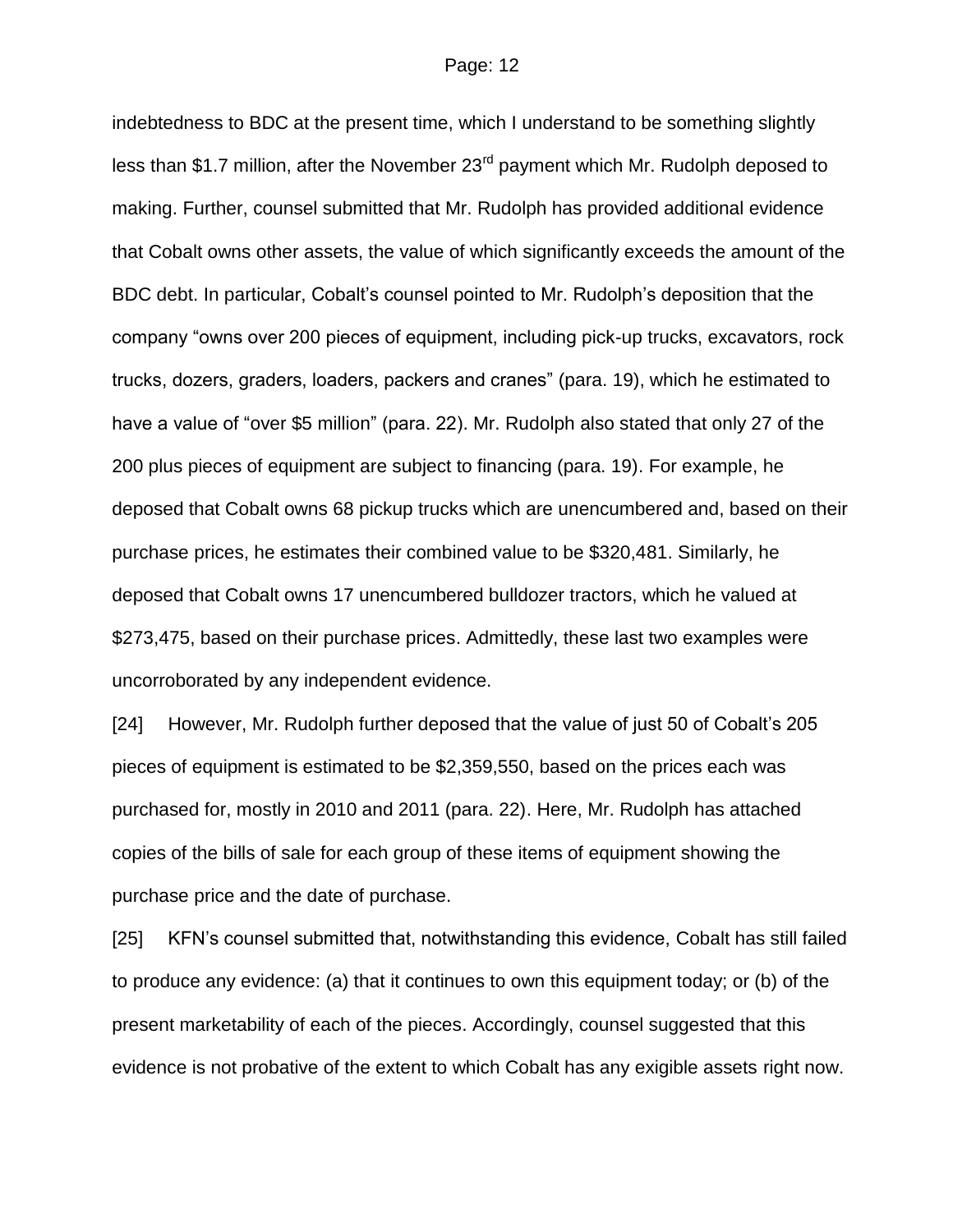Further, KFN"s counsel vigorously argued that Cobalt ought to have produced further independent evidence of its current solvency, such as financial statements and appraisals of value, and that an adverse inference can be drawn from its failure to do so. In general, counsel suggested that it would have been relatively easy for Cobalt to provide such information and that it ought not be allowed to rely on the evidence of Mr. Rudolph alone on many of these points.

[26] Cobalt"s counsel cautioned that expecting Cobalt to produce certain evidence for the purposes of determining the defendant"s initial onus on the security for costs question would be tantamount to shifting the burden of proof to the plaintiff. That, said counsel, would be an error in law similar to the one committed by the Master appealed from in *Cigar500*. As stated by Code J., at para. 25:

> "The authorities are clear that the second step onus on the plaintiff is not even reached until the defendants satisfy their initial burden."

Notwithstanding the differences in the wording between our s. 254 and Ontario Rule 56.01(1)(d), that is also the law in the Yukon. Accordingly, counsel submitted that I should not draw any adverse inference against Cobalt for failing to produce certain evidence at this stage of the analysis, because the onus here remains with KFN. I agree. [27] Having said that, the additional evidence provided by Mr. Rudolph is capable of proving that Cobalt is a profitable corporation which is: (a) meeting its liabilities; (b) able to obtain financing; and (c) able to secure bonding for projects under contract (para. 30). In this latter regard, Mr. Rudolph has deposed that, in addition to its private sector work, Cobalt has been awarded 12 Yukon Government contracts since 2010, all of which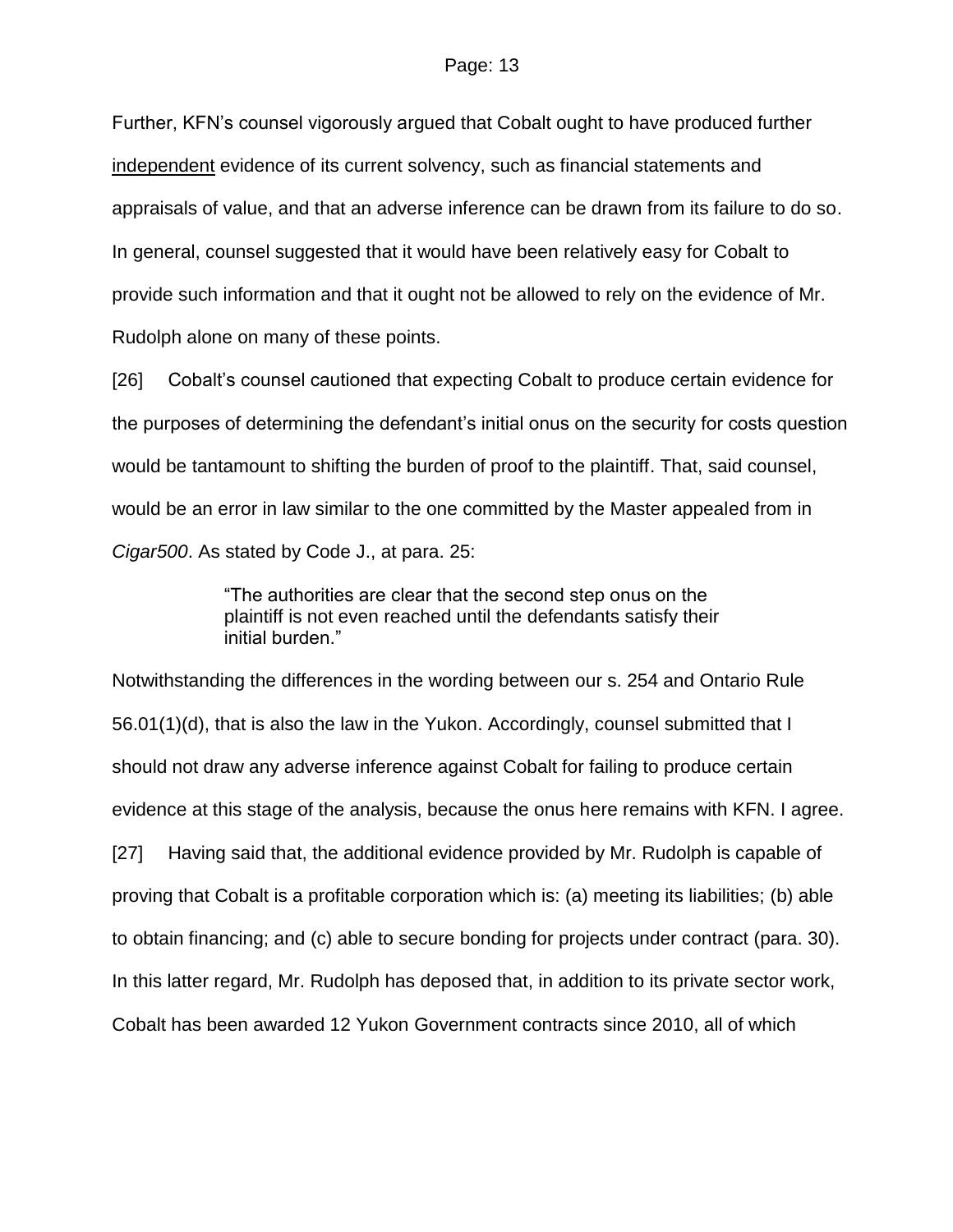required that Cobalt qualify for and provide bonding, which it did. Mr. Rudolph indicated that the total value of these contracts was \$2,156,664 (para. 32).

[28] I return briefly to the two complaints made by KFN"s counsel about Cobalt"s evidence on the 50 pieces of equipment valued at \$2,359,550. Firstly, looking at Mr. Rudolph"s affidavit as a whole, and in particular, his deposition that "Cobalt owns over 200 pieces of equipment" (para. 19), there is simply no reason to conclude that it does not currently own this equipment. Secondly, I concede that there is no evidence from Cobalt as to the present marketability of this equipment. However, I nevertheless feel safe in drawing the inference that, even allowing for a reasonable rate of depreciation, the value of this equipment likely exceeds the extent of Cobalt"s indebtedness to BDC by a significant amount. Further, there is additional evidence to suggest that there are 155 other pieces of equipment which presumably also have significant value. All of this suggests that Cobalt will be able to pay costs in the neighbourhood of \$53,000, if required. Lastly, there was no application by KFN"s counsel to cross-examine Mr. Rudolph on his affidavit, notwithstanding that I raised this option with counsel during the hearing. Therefore, Cobalt's evidence in this regard is uncontradicted.

[29] I also challenged KFN"s counsel to provide me with case authority supporting his suggestion that a plaintiff/respondent to an application for security for costs ought not to be able to rely on its own evidence, even when it is a corporation. None was provided. [30] Where does all this leave the defendant KFN in terms of discharging its initial onus to establish that "it appears" Cobalt will be "unable to pay" KFN"s estimated costs of \$53,574.10 if it is successful at trial? Admittedly, it appears to be reasonable to infer from the tendered evidence that Cobalt"s real property in the City of Whitehorse is not